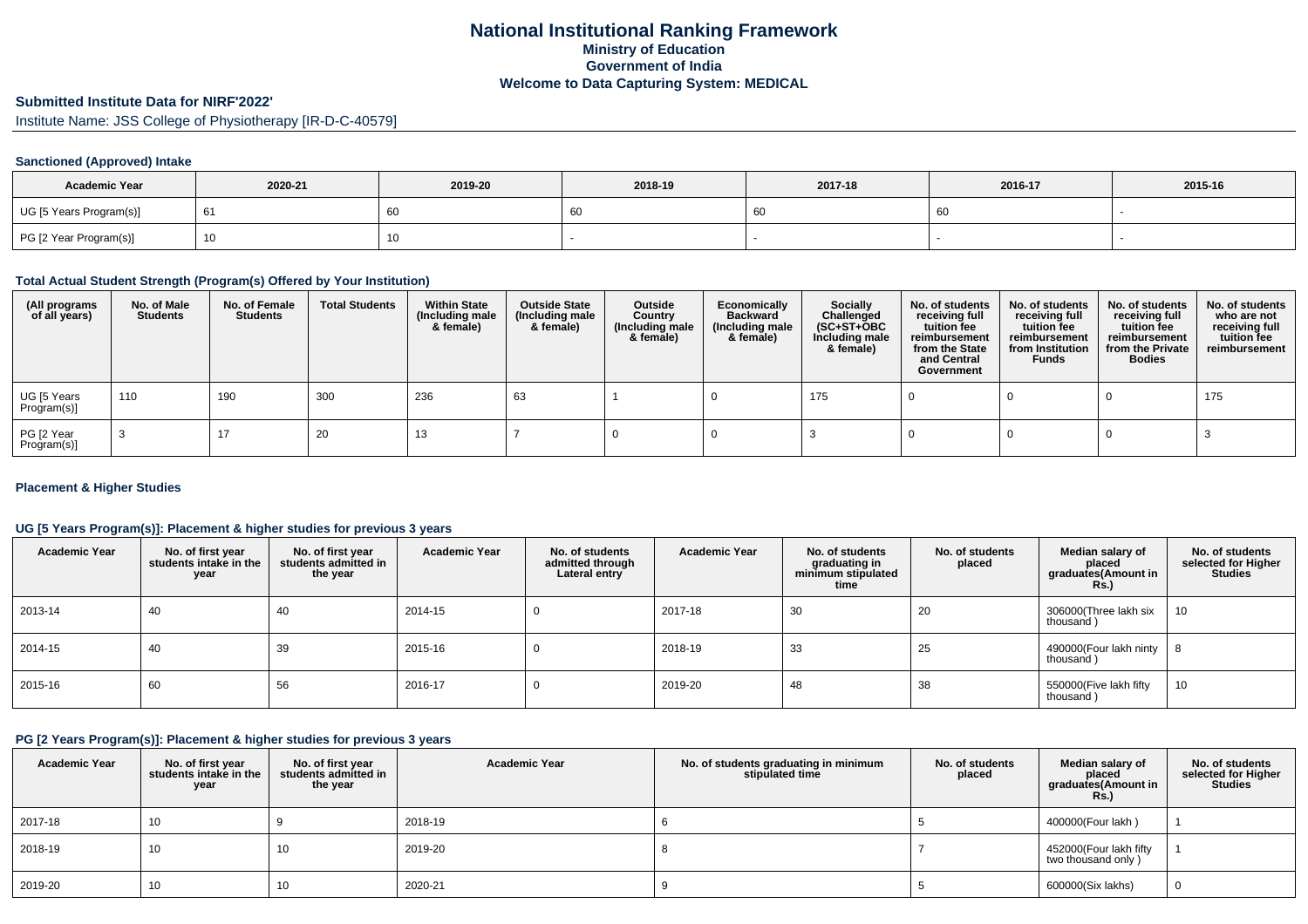#### **Ph.D Student Details(Including Integrated Ph.D/MD/MS/DNB)**

| Ph.D (Student pursuing doctoral program till 2020-21 Students admitted in the academic year 2020-21 should not be entered here.) |         |                                                                 |         |  |  |
|----------------------------------------------------------------------------------------------------------------------------------|---------|-----------------------------------------------------------------|---------|--|--|
|                                                                                                                                  |         | <b>Total Students</b>                                           |         |  |  |
| Full Time                                                                                                                        |         | 0                                                               |         |  |  |
| Part Time                                                                                                                        |         | $\overline{0}$                                                  |         |  |  |
|                                                                                                                                  |         | No. of Ph.D students graduated (including Integrated Ph.D)      |         |  |  |
|                                                                                                                                  | 2020-21 | 2019-20                                                         | 2018-19 |  |  |
| Full Time                                                                                                                        | 0       | 0                                                               | 0       |  |  |
| Part Time                                                                                                                        |         | 0                                                               | 0       |  |  |
|                                                                                                                                  |         | No. of students Graduating in Super Speciality program (DM/MCH) |         |  |  |
| 2020-21                                                                                                                          | 2019-20 |                                                                 | 2018-19 |  |  |
| 0                                                                                                                                |         |                                                                 |         |  |  |
| PG (Student pursuing MD/MS/DNB program till 2020-21 Students admitted in the academic year 2021 - 22 should not be entered here) |         |                                                                 |         |  |  |
|                                                                                                                                  |         | $\mathbf 0$                                                     |         |  |  |
| No. of students Graduating in PG (MD/MS/DNB) program                                                                             |         |                                                                 |         |  |  |
| 2020-21                                                                                                                          | 2019-20 |                                                                 | 2018-19 |  |  |
| $\overline{0}$                                                                                                                   |         | 0                                                               |         |  |  |
|                                                                                                                                  |         |                                                                 |         |  |  |

#### **Financial Resources: Utilised Amount for the Capital expenditure for previous 3 years**

| <b>Academic Year</b>                                                                                 | 2020-21                            | 2019-20                                    | 2018-19                                                           |  |  |  |
|------------------------------------------------------------------------------------------------------|------------------------------------|--------------------------------------------|-------------------------------------------------------------------|--|--|--|
|                                                                                                      | <b>Utilised Amount</b>             | <b>Utilised Amount</b>                     | <b>Utilised Amount</b>                                            |  |  |  |
| Annual Capital Expenditure on Academic Activities and Resources (excluding expenditure on buildings) |                                    |                                            |                                                                   |  |  |  |
| Library                                                                                              | 360000 (THIRTY SIX THOUSAND ONLY)  | 205580 (TWO LAC FIVE THOUSAND EIGHTY ONLY) | 121770 (ONE LAC TWENTY ONE THOUSAND SEVEN<br>HUNDRED SEVENTY)     |  |  |  |
| New Equipment for Laboratories                                                                       | 2642 (TWO THOUSAND FORTY TWO ONLY) | 375075 (THREE LAC SEVENTY FIVE THOUSAND)   | 888552 (EIGHT LAC EIGHTY EIGHT THOUSAND FIVE<br>HUNDRED FIFTY TWO |  |  |  |
| Other expenditure on creation of Capital Assets (excluding<br>expenditure on Land and Building)      | 0 (ZERO)                           | $0$ (ZERO)                                 | $0$ (ZERO)                                                        |  |  |  |

## **Financial Resources: Utilised Amount for the Operational expenditure for previous 3 years**

| <b>Academic Year</b>                       | 2020-21                                                                | 2019-20                                                                               | 2018-19                                                                 |  |  |
|--------------------------------------------|------------------------------------------------------------------------|---------------------------------------------------------------------------------------|-------------------------------------------------------------------------|--|--|
|                                            | <b>Utilised Amount</b>                                                 | <b>Utilised Amount</b>                                                                | <b>Utilised Amount</b>                                                  |  |  |
| <b>Annual Operational Expenditure</b>      |                                                                        |                                                                                       |                                                                         |  |  |
| Salaries (Teaching and Non Teaching staff) | 11650620 (One Crore Sixteen Lakh Fifty Thousand Six<br>Hundred Twenty) | 12174497 (One Crore Twenty One Lakh Seventy Four<br>Thousand Four Hundred Ninety Two) | 9630964 (Ninety Six Lakh Thirty Thousand Nine Hundred Sixty  <br>Four , |  |  |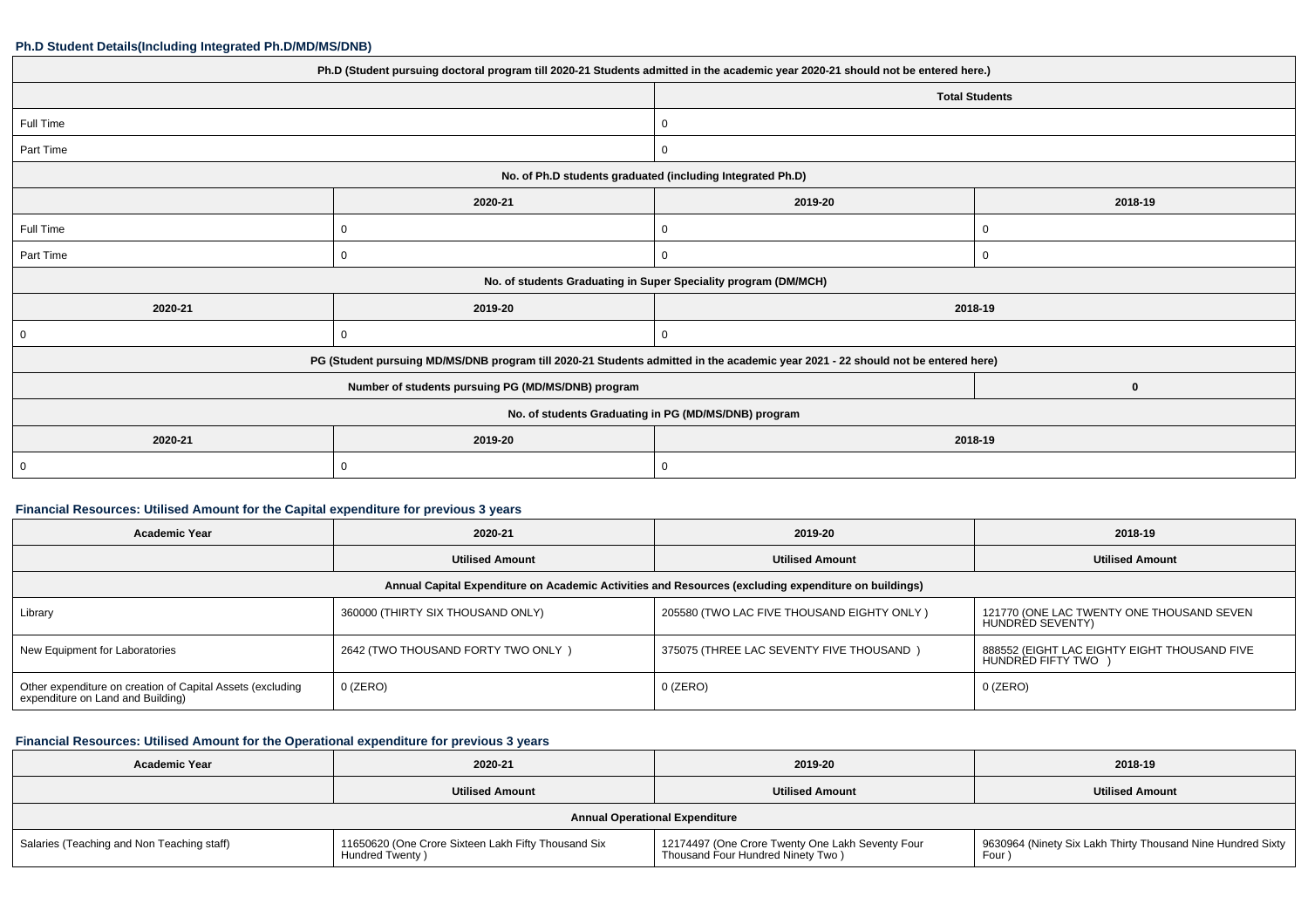| Maintenance of Academic Infrastructure or consumables and<br>other running expenditures (excluding maintenance of hostels<br>and allied services, rent of the building, depreciation cost, etc) | 762199 (SEVEN LAC SIXTY TWO THOUSAND NINETY NINE | 1809408 (EIGHT LAC NINE THOUSAND FOUR HUNDRED<br>EIGHT ONLY | 1058266 (ONE LAC FIFTY EIGHT TWO THOUSAND TWO<br>HUNDRED SIXTY SIX) |
|-------------------------------------------------------------------------------------------------------------------------------------------------------------------------------------------------|--------------------------------------------------|-------------------------------------------------------------|---------------------------------------------------------------------|
| Seminars/Conferences/Workshops                                                                                                                                                                  | ) (ZERO)                                         | $0$ (ZERO)                                                  | 0 (ZERO)                                                            |

#### **IPR**

| Calendar year            | 2020 | 2019 | 2018 |
|--------------------------|------|------|------|
| No. of Patents Published |      |      |      |
| No. of Patents Granted   |      |      |      |

# **Sponsored Research Details**

| <b>Financial Year</b>                    | 2020-21                                                         | 2019-20                                     | 2018-19                           |
|------------------------------------------|-----------------------------------------------------------------|---------------------------------------------|-----------------------------------|
| Total no. of Sponsored Projects          |                                                                 |                                             |                                   |
| Total no. of Funding Agencies            |                                                                 |                                             |                                   |
| Total Amount Received (Amount in Rupees) | 2819179                                                         | 572500                                      | 98100                             |
| Amount Received in Words                 | Twenty Eight Lakh Nineteen Thousand One Hundred Seventy<br>Nine | Five Lakh Seventy Two Thousand Five Hundred | Ninety Eight Thousand One Hundred |

## **OPD Attendance & Bed Occupancy**

| 1. Average OPD attendance in the calendar year 2020. | 48   |
|------------------------------------------------------|------|
| 2. Average Bed Occupancy in the calendar year 2020.  |      |
| a. Number of beds in the hospital.                   | 1800 |
| b. Average occupancy per day.                        | 524  |

## **PCS Facilities: Facilities of physically challenged students**

| 1. Do your institution buildings have Lifts/Ramps?                                                                                                         | Yes, more than 40% of the buildings |
|------------------------------------------------------------------------------------------------------------------------------------------------------------|-------------------------------------|
| 2. Do your institution have provision for walking aids, including wheelchairs and transportation from one building to another for<br>handicapped students? | Yes                                 |
| 3. Do your institution buildings have specially designed toilets for handicapped students?                                                                 | Yes, more than 60% of the buildings |

# **Faculty Details**

| Srno | Name                       | Age | Designation                                         | Gender | Qualification | Experience (In<br>Months) | <b>Currently working</b><br>with institution? | <b>Joining Date</b> | <b>Leaving Date</b> | <b>Association type</b> |
|------|----------------------------|-----|-----------------------------------------------------|--------|---------------|---------------------------|-----------------------------------------------|---------------------|---------------------|-------------------------|
|      | PREETHI H S                | 27  | Lecturer                                            | Female | MPT(Physio)   | 15                        | Yes                                           | 12-12-2020          | $- -$               | Regular                 |
| 2    | <b>SHRUTI PATIL</b>        | 33  | <b>Assistant Professor</b>                          | Female | MPT(Physio)   | 82                        | Yes                                           | 22-03-2021          | $\sim$              | Regular                 |
| 3    | Dr KAVITHA RAJA            | 58  | Dean / Principal /<br>Director / Vice<br>Chancellor | Female | Ph.D          | 348                       | Yes                                           | 15-04-2013          | $- -$               | Regular                 |
| 4    | MANSOOR<br><b>REHMAN A</b> | 34  | <b>Assistant Professor</b>                          | Male   | MPT(Physio)   | 88                        | Yes                                           | 07-03-2018          | $- -$               | Regular                 |